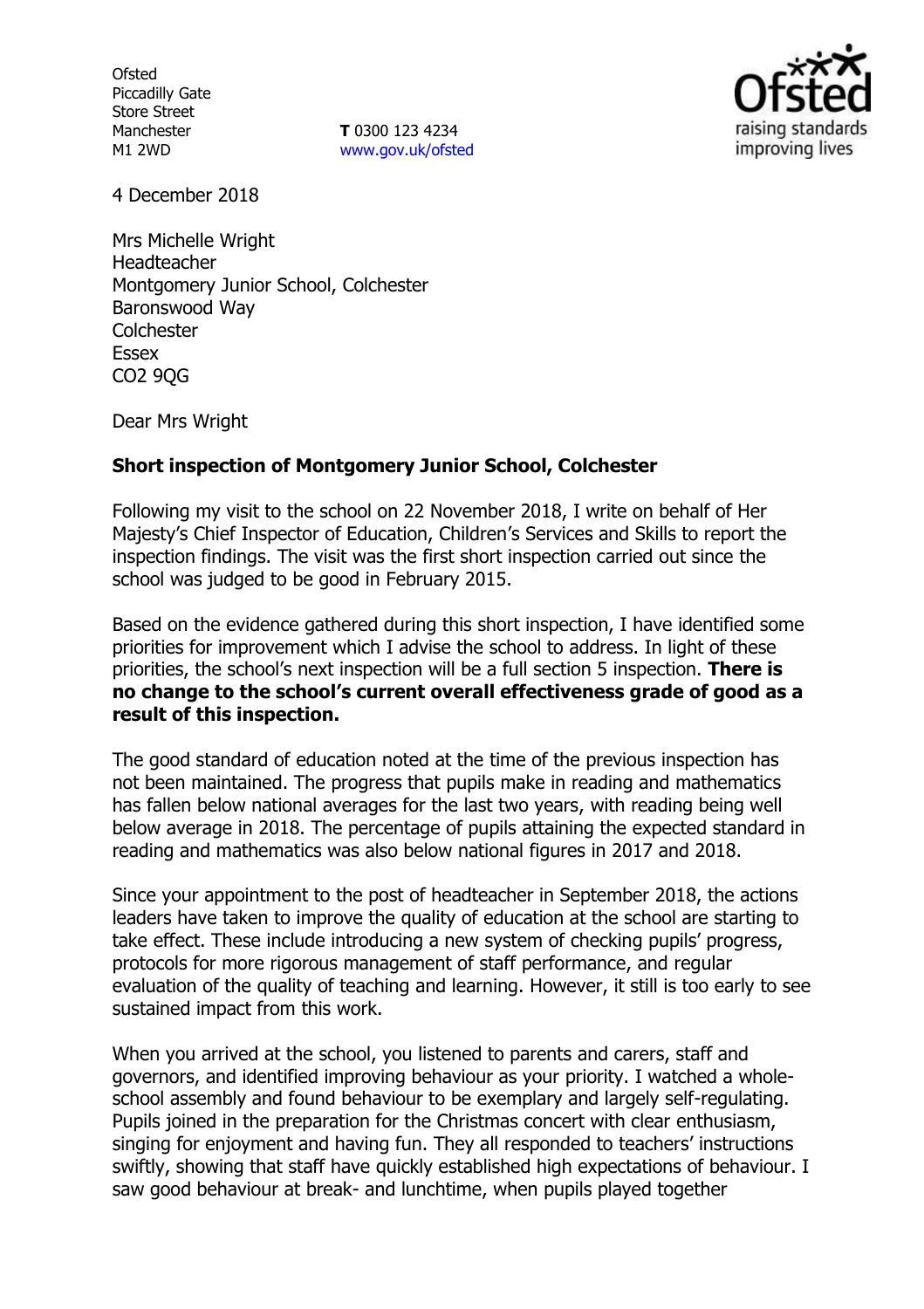

cooperatively and happily. In lessons, pupils are eager, active learners who are ready to take advantage of learning opportunities that teachers provide. Where any rare low-level disruption occurs, pupils are reminded that they must be a member of the 'Green Team', to which all well-behaved pupils belong, and they respond to this approach very well.

The overwhelming majority of parents who responded to Parent View, Ofsted's online questionnaire, agreed that the school makes sure that pupils behave well. Pupils spoke about recent improvement in behaviour and said that they can now 'learn better' in lessons.

There are many bright displays around the school, illustrating a rich and varied curriculum provided to engage pupils' imagination. For example, in a history lesson, pupils were learning to work like an archaeologist, by sifting through a bucket of sand to find pictures of ancient artefacts and buildings in order to establish a timeline of events. Pupils enjoy art, music, science and sporting opportunities. Pupils are grateful of the care and consideration shown to them by staff. One pupil said, 'When my dad goes away on deployment with the Army, the school looks after me really well.' Many pupils join the school in the middle of the school year. One parent commented, 'As a military family, we've joined a number of schools and this one stands head and shoulders above the others in the way it handles the admission and induction programme so that my child is learning and thriving.'

The governing body has recently undergone several changes and has now formed a small, cohesive body providing effective support. Governors have detailed knowledge about the school and are clear about raising achievement for all pupils. They said that much had changed in a short period of time as a result of your determined actions, particularly around improvements in pupils' behaviour. The school improvement plan clearly identifies leaders' intended actions to improve teaching and learning in reading and mathematics.

## **Safeguarding is effective.**

Pupils say that they feel safe at school and that they are kind to one another. They say that there is no bullying at the school and spoke confidently about how to keep safe when using the internet.

Staff play a significant role in the strong culture of safeguarding that exists in the school. They are appropriately trained and receive regular updates on safeguarding matters. Training for staff in the 'Prevent' duty is also up to date. This equips them with the knowledge to recognise the early signs that a pupil might be at risk, and school records show that they act on any concerns without delay. Notices that are prominently displayed outside the staff room remind staff of the necessity to remain vigilant at all times. The required checks on the suitability of adults to work with children are complete and effective.

As the designated safeguarding lead, you have quickly established a thorough understanding of the complexity of pupils' needs within the school. You work with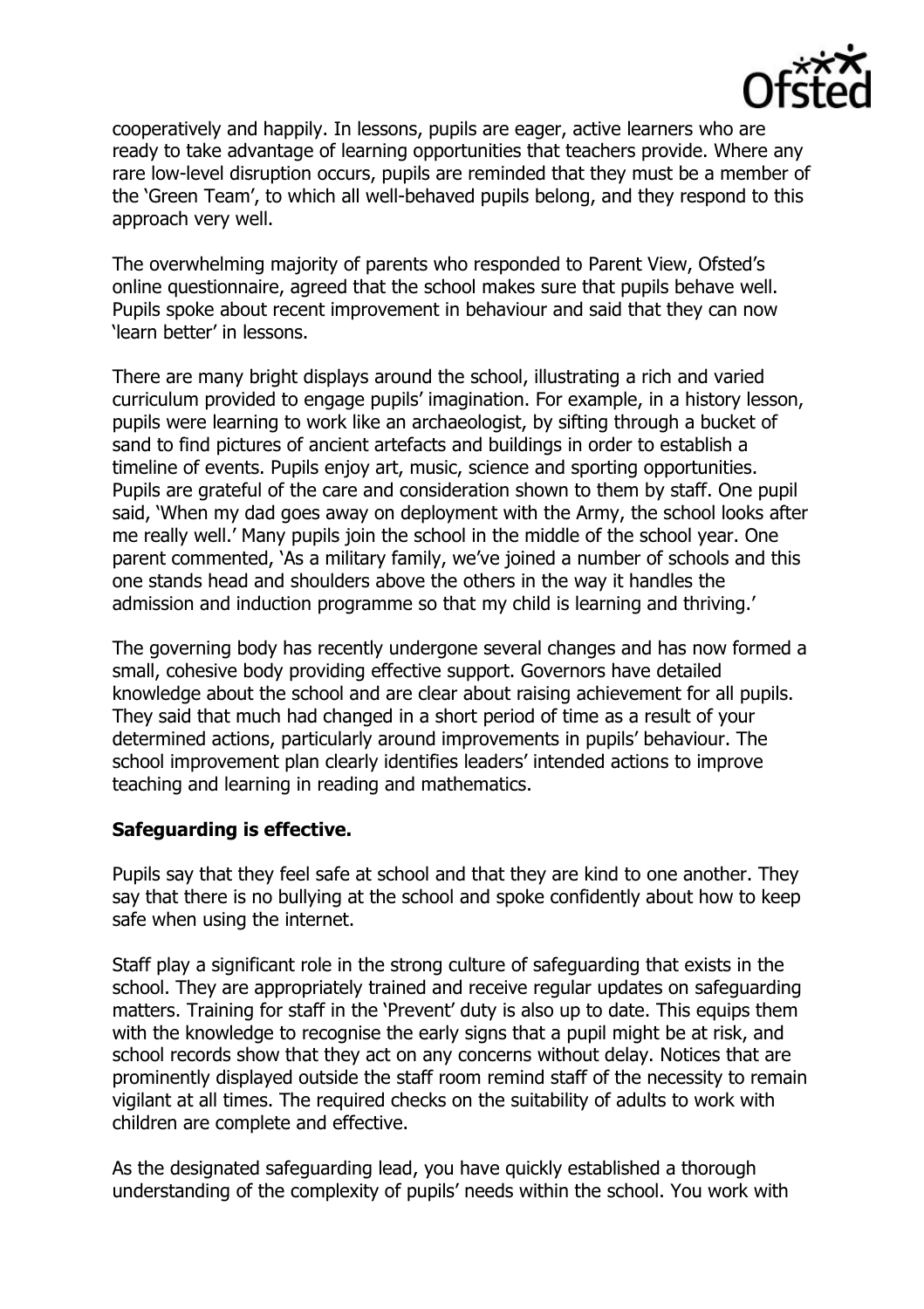

appropriate outside agencies to ensure that all necessary steps are taken, so that pupils receive the help they might need.

# **Inspection findings**

- To determine whether the school has remained good, I followed four lines of enquiry that we agreed at the start of the inspection, one of which was safeguarding, which is checked routinely in all inspections. The others were based on issues raised in the last inspection, an analysis of the school's website and recent performance information.
- We agreed that progress measures showed widespread underachievement in reading in 2017 and 2018. Leaders are keen to eradicate this situation and have taken some early action to support pupils' reading. However, they are still seeking out ideas from good practice in other schools to formulate a school-wide approach to raising achievement in reading. Early steps to encourage pupils to read more include a new programme where pupils say they read for a short period after lunch each day. Parents are now encouraged to add positive comments and any concerns to their child's reading diary. Support for pupils whose reading skills are weak now takes place in small groups. The school's own data indicates that this is having a significant impact on those who need to catch up. We saw one session together and noted the early improvements in pupils' reading skills.
- $\blacksquare$  I listened to several pupils read across the school and found that they were mostly fluent and confident readers who use changes in pitch well and could talk about 'what might happen next'. However, all the pupils, including the most able, had chosen to read a book that offered them very little challenge. Pupils currently are not guided by teachers to read books that introduce new vocabulary, contexts and authors. Consequently, pupils are not developing their reading and comprehension skills rapidly, or to their full potential. You told me that plans are in place to introduce a broad range of reading books to the library as a key part of your drive to improve achievement in reading.
- A Year 6 lesson that focused on reading comprehension challenged pupils to read a complex piece of newspaper reporting about the recent wildfires in California. They were able to make sense of unfamiliar words such as 'firenado' and suggest new words such as 'devour' to describe the spread of the fire. This showed that some teachers are starting to raise aspirations of what pupils can read and understand. However, pupils showed that they had yet to develop sufficient confidence in their comprehension skills to evaluate and compare what they had read in a class discussion.
- In the previous inspection report, the school was asked to ensure that highquality teaching and learning support more learners to achieve the higher standard in mathematics and to improve progress in mathematics across all year groups, including for disadvantaged pupils. In 2017 and 2018, the progress that pupils made in mathematics was below average. Most-able pupils, too, did less well than their peers nationally.
- Leaders have included mathematics in the improvement plans for this year and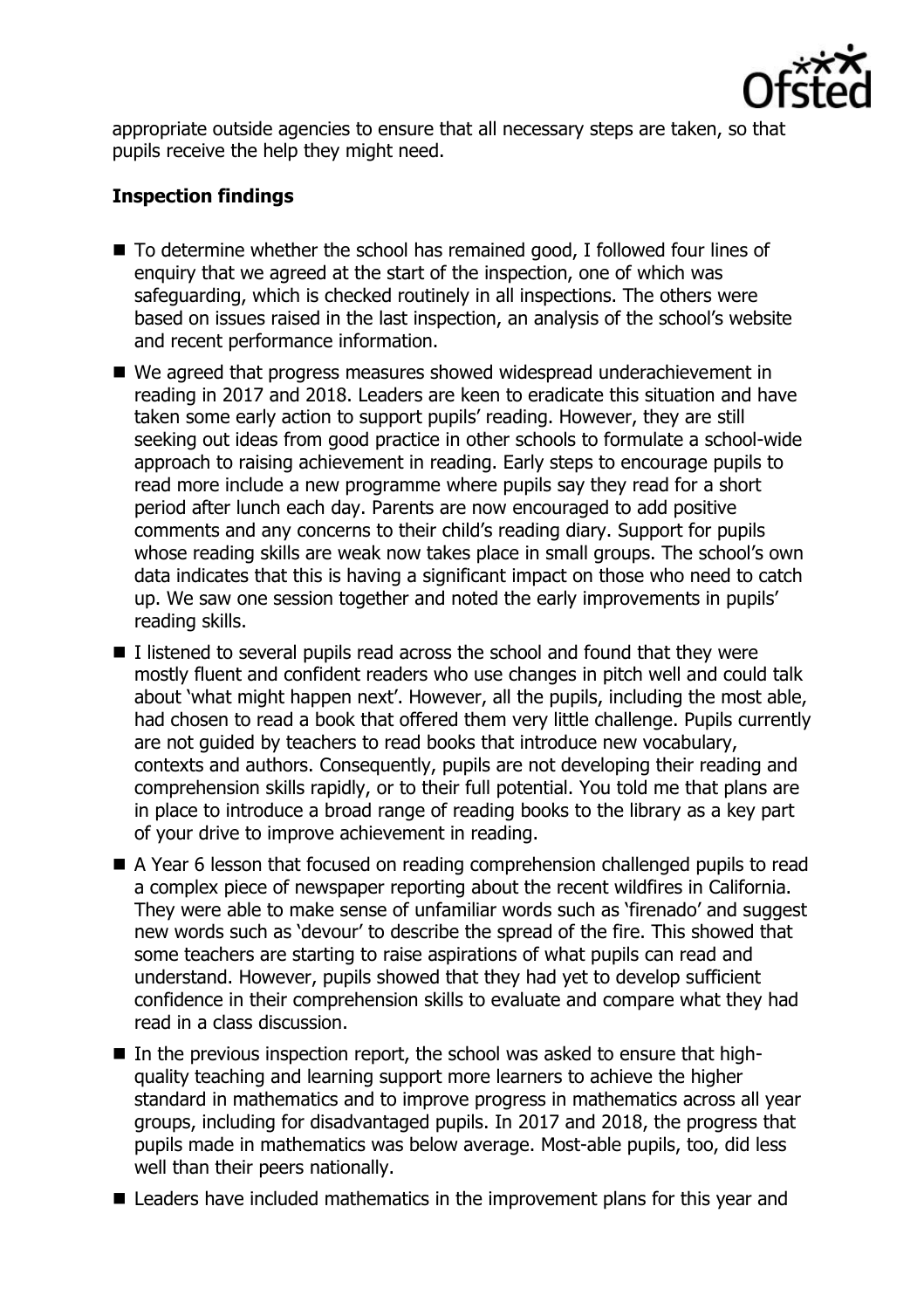

have established a new system of monitoring pupils' progress. This has quickly identified that several pupils have gaps in their knowledge about important mathematical skills, for example in the use of decimals and percentages. A focus on assessment information has allowed teachers to plan lessons that support individual pupils to help them make more rapid progress. Pupils' books show that they take care with their mathematics work and use the helpful advice that teachers provide to improve their understanding. Teaching we saw together showed that pupils, including disadvantaged pupils, are engaging well with their learning, and are demonstrating an enjoyment and curiosity in mathematics.

- You have established a 'booster' group to support most-able pupils to work at greater depth. Some of these pupils said that they now feel more secure in their mathematical knowledge and could give evidence of this with work in their books. However, a number of most-able pupils said that they could attempt more challenging work in lessons. Teachers have yet to establish consistently high expectations, so that tasks are suitably judged to ensure a greater number of pupils are supported to reach the higher standard.
- My final line of enquiry focused on what actions leaders are taking to ensure that all pupils achieve well, particularly those with special educational needs and/or disabilities (SEND), those who join the school in-year and the most able.
- The provision for pupils with SEND is well led. Leaders responded quickly to the poor progress that pupils with SEND made last year. They reviewed and reorganised the ways in which pupils with SEND are supported. An 'enhanced provision' unit now provides learning mentors to small groups of pupils who need support. Together, we saw the strong progress that a group of pupils made in understanding mathematical concepts, which would allow them soon to re-join their peers in the classroom. Staff have raised their expectations for good behaviour, so pupils with SEND are settling down to their learning readily and are making better progress. Leaders carefully check to see that agreed targets are achieved, so that interventions can be adjusted if they are not effective and new plans put in place.
- Most-able pupils underachieved in 2017 and 2018. Part of your plan to bring about improvements is centred on raising aspirations for all pupils, including the most able. Some of these plans have yet to be implemented and for those that have just started (for example in mathematics), it is too soon yet to be sure of their impact.
- $\blacksquare$  Published data in 2017 and 2018 indicates that pupils who join the school after the start of the school year do almost as well as their non-mobile peers. The pupils I spoke to who belong to this group spoke highly of the support they receive from the school to feel welcome. They said that they could settle down quickly to learning and that the school was 'amazing'. Parents, too, spoke of their appreciation for the well-rehearsed systems and protocols that the school has in place to ensure that transition works as well as possible for their child.